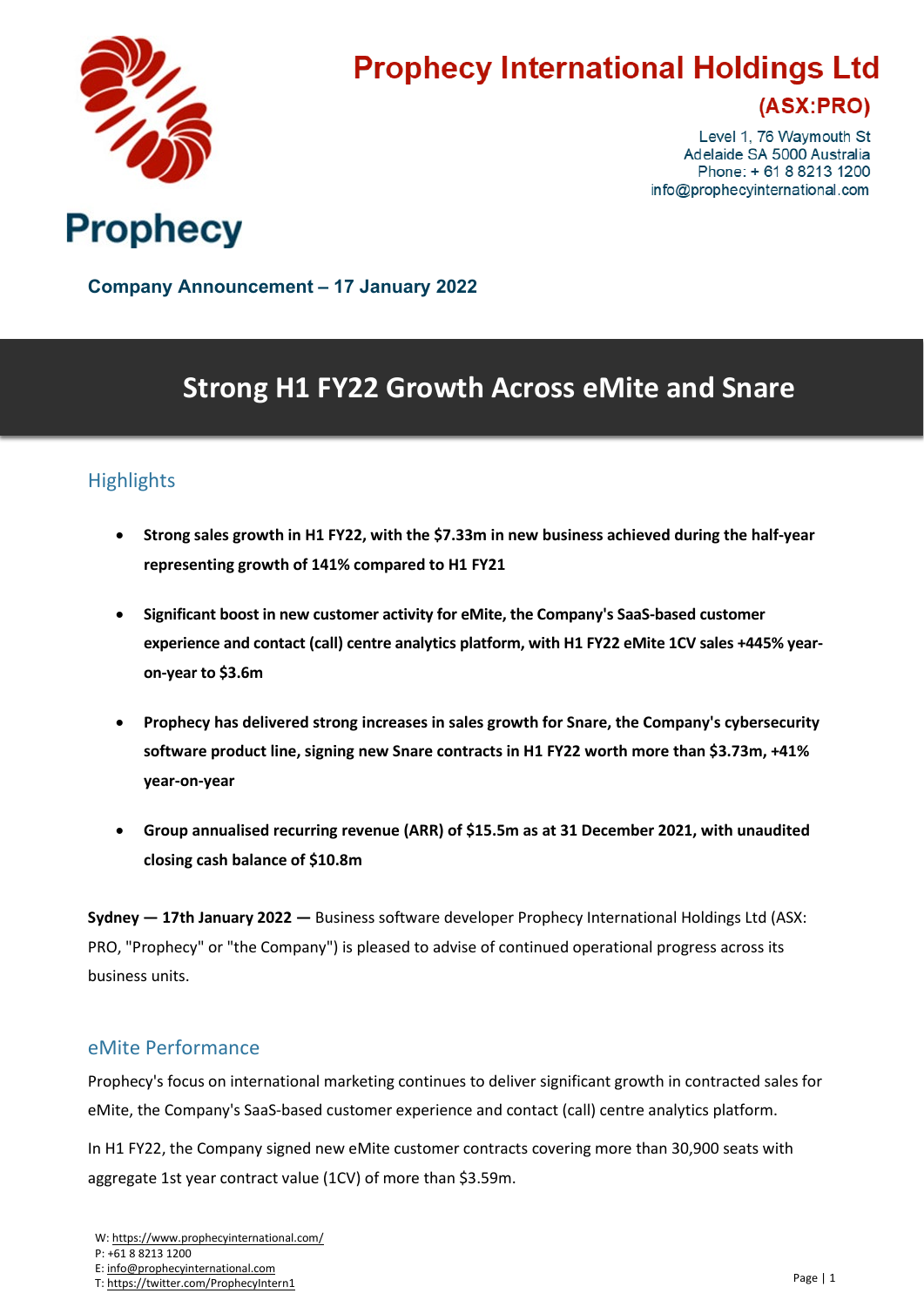This new customer activity represents a significant boost from the activity levels recorded in the prior comparable period, with H1 FY22 eMite 1CV sales +445% year-on-year.

This includes significant customer wins across several of Prophecy's targeted geographies and sectors through both the Genesys and Amazon Connect ecosystems, including Health, Retail, Finance & Government through customers like DHS/Services Australia, Humana, Petco, Bausch Health, City of San Diego, LA County & Lion Pty Ltd.

The US continues to be the stand out market accounting for 90% of new sales in H1.

The Company is achieving an excellent spread of eMite customer activity beyond the Company's largest account, US health insurance company Humana Inc. (contract win announced 7 October 2021), with H1 FY22 eMite 1CV sales excluding Humana +75% year-on-year.

The rising new client activity has continued to boost eMite's base of annualised recurring revenue (ARR), growing to \$10.7m as at 31 December 2021, an annualized growth rate of more than 90%.

Prophecy holds a positive view for continued growth in customer activity on its eMite platform as its sales and marketing function boosts the recognition of eMite's ability to help businesses visualise and understand their customer's journey.

#### Snare Performance

Prophecy's focus on the US and Europe as key growth drivers continue to deliver strong increases in sales for Snare, the Company's cybersecurity software product line. Through Snare, the Company provides critical government recommended or mandated security controls, including cyber threat detection, security information and event management (SIEM) and centralised log management.

In H1 FY22, the Company signed new Snare contracts with more than 140 enterprise clients, generating sales of more than \$3.73m, including Yum Brands, Worley Parsons, UPS, Thales, Boeing, Metlife, US Dept Treasury, LA County, AT&T, UK Royal Navy and Energizer.

This customer activity represents strong growth from the activity levels recorded in the prior comparable period, with H1 FY22 Snare sales +41% year-on-year.

Following Prophecy's recent development of a subscription-based sales model for Snare, the Company expects the share of subscription-based recurring revenue to rise over time for this business unit, as customers begin to take advantage of the Opex/Capex flexibility provided by this new model.

#### Business Momentum

Prophecy has delivered strong sales growth in H1 FY22, with the \$7.33m in new business achieved during the half-year across eMite 1CV sales, Snare perpetual and Snare subscriptions representing growth of 141% compared to H1 FY21.

T: <https://twitter.com/ProphecyIntern1>

P: +61 8 8213 1200

E: [info@prophecyinternational.com](mailto:info@prophecyinternational.com)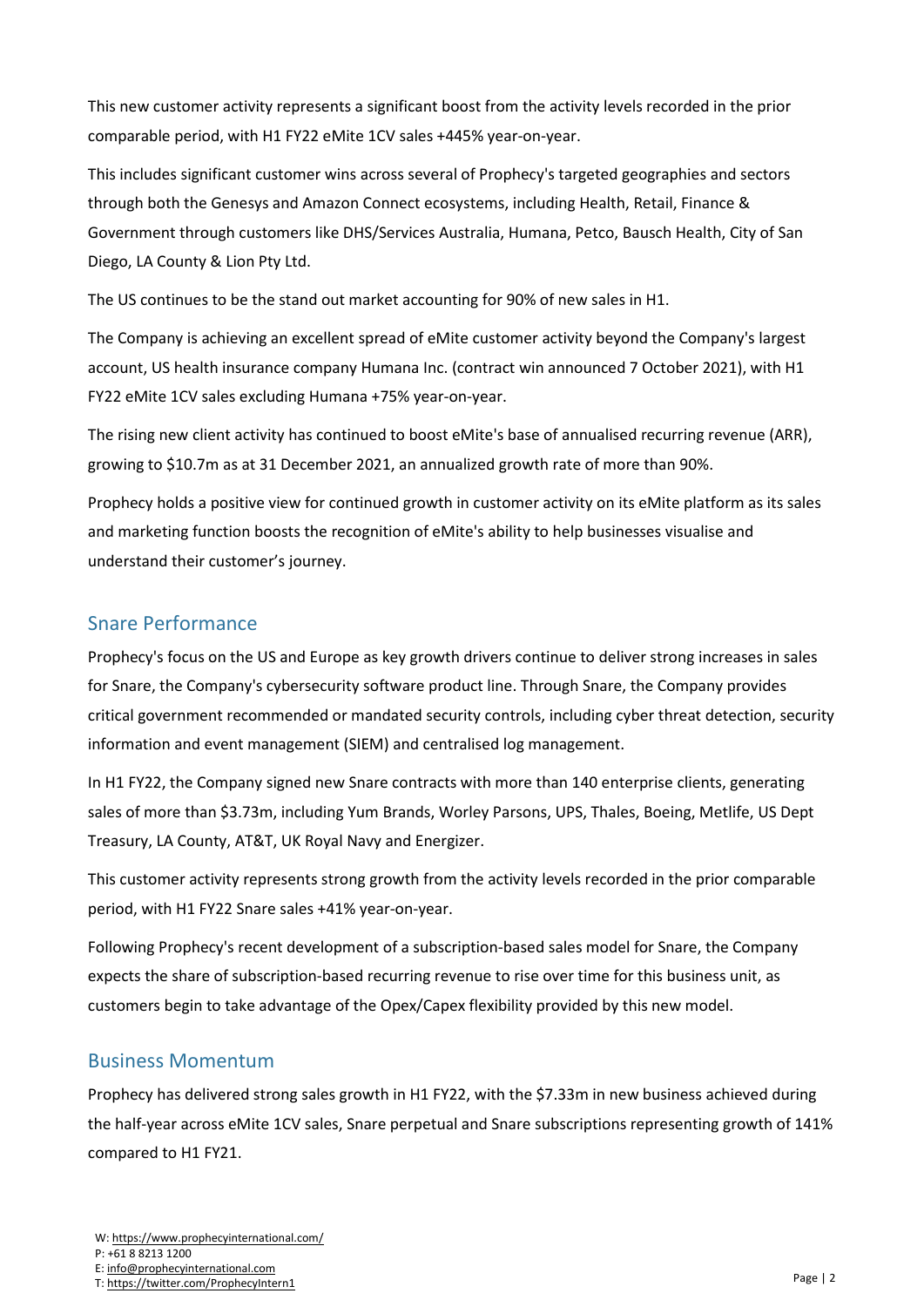This sales growth is having a positive impact on the Company's base of ARR, which continues to expand favorably.



The Company ended December 2021 with an unaudited cash balance of \$10.8m, providing adequate funding to pursue its key focus areas for FY22, which include the following priorities:

- Continue to expand sales and marketing to address growth opportunities in global markets
- Increase eMite sales to large Enterprise customers through both Genesys and Amazon Connect
- Increase penetration of Snare products with new and existing customers, focusing on opportunities for Snare in the Government & Defense segment in the USA
- Increase Snare partner revenue from Security services partners including MSSP's, Security Operation Centre (SOC) providers and Extended Detection and Response (XDR) platform providers
- Deliver the strong pipeline of product innovation already in progress for both Snare and eMite
- Continue the managed transition of the Snare business to recurring subscription-based licensing
- Achieve ISO 27001 security certification
- Identify and execute on acquisition opportunities to accelerate growth and increase capability, capacity and coverage

Authorised by: Brad Thomas, CEO

**Investor and Media Contact:** Brad Thomas, CEO M +61 419 697 359 E: [bthomas@prophecyinternational.com](mailto:bthomas@prophecyinternational.com)

W: <https://www.prophecyinternational.com/> P: +61 8 8213 1200 E: [info@prophecyinternational.com](mailto:info@prophecyinternational.com) T: <https://twitter.com/ProphecyIntern1>

Page | 3